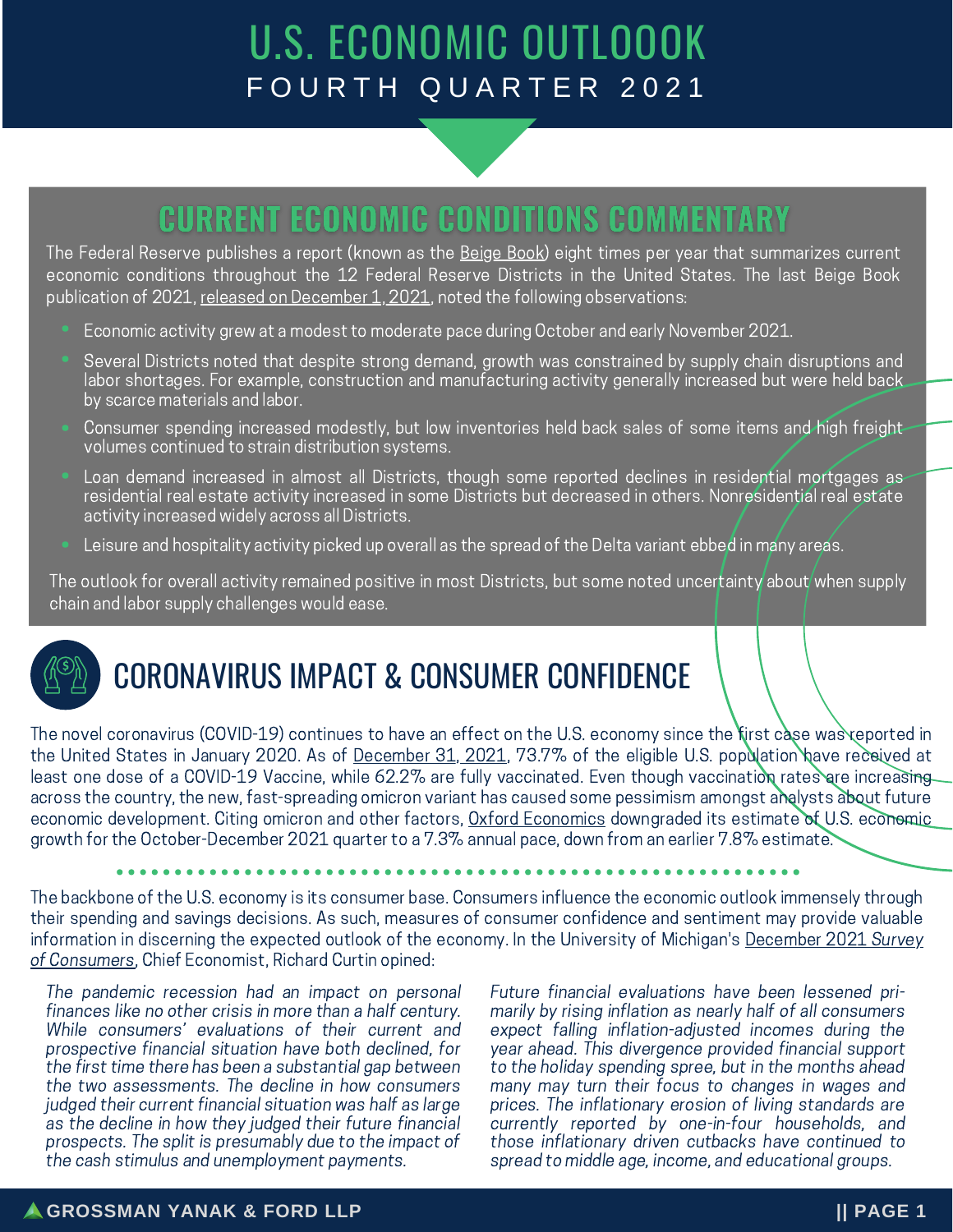# U.S. ECONOMIC OUTLOOOK FOURTH QUARTER 2021



# MONETARY POLICY

The Federal Open Market Committee (FOMC) acts as the monetary policymaking body of the Federal Reserve System. In a [statement](https://www.federalreserve.gov/newsevents/pressreleases/monetary20211215a.htm) issued in December 2021, the FOMC noted:

- Indicators of economic activity and employment continue to strengthen, but many sectors remain affected by COVID
- Job gains have been solid, and the unemployment rate has declined substantially
- Supply and demand imbalances continue to contribute to elevated levels of inflation.
- Overall finandial conditions remain accommodative, in part reflecting policy measures to support the economy

The report also stated that the path of the economy continues to depend on the course of the virus. In assessing the appropriate stance of monetary policy, the FOMC will keep monitoring the implications of incoming information and will be prepared to make adjustments to maintain smooth market functioning and the flow of credit to households and businesses.



# INTEREST RATES

At the end of 2021, the prime [interest](https://www.federalreserve.gov/datadownload/Choose.aspx?rel=H15) rate remained at 3.25%. Many banks base prime rates partly on the target level of the federal funds rate as established by the FOMC. In late 2020, the Federal Reserve Board pledged to keep interest rates low until 2023, but, recent forecasts indicate that the end to this accommodative monetary policy may come sooner. The Fed is [expected](https://www.foxbusiness.com/personal-finance/federal-reserve-raise-interest-rates-inflation) to raise rates above its target rate of 0% to 0.25% next year if inflation continues to surge.



# PUBLIC MARKETS

The financial markets finished 2021 with strong, robust returns. On December 31, 2021, the S&P 500 increased 26.9% from December 31, 2020 levels, and was up 10.9% from June 30, 2021. As such, investor attitudes should be optimistic.

## **FORECAST BASED ON ECONOMIC INDICATORS**

In December 2021, members of the Federal Open Market Committee (FOMC) submitted [projections](https://www.federalreserve.gov/monetarypolicy/fomcprojtabl20211215.htm#:~:text=Summary%20of%20Economic%20Projections%20In%20conjunction%20with%20the,2021%20to%202024%20and%20over%20the%20longer%20run.) of the most likely outcomes for real gross domestic product (GDP) growth, the unemployment rate, and inflation for each year from 2021 to 2024 and over the longer run. These projections were based on information available at the time, assessment of appropriate monetary policy, and assumptions about other factors likely to affect economic outcomes.

- Real GDP growth is expected to slow starting in 2022, and the federal funds rate is expected to increase yearover-year, starting in 2022.
- PCE inflation is expected to decline from 2021 to 2024, while the unemployment rate is expected to decline in 2022, then remain steady through 2024.
- These forecasts suggest that in the long term, the economy will experience a slowing of growth and a decrease in inflation.
- Long-term real GDP growth for the next 10 years is expected to average 1.8%, representing moderate expected real growth.
- Median projections of Federal Reserve data suggest longer-run PCE inflation is expected to be approximately 2.0%, consistent with the FOMC's inflation target.